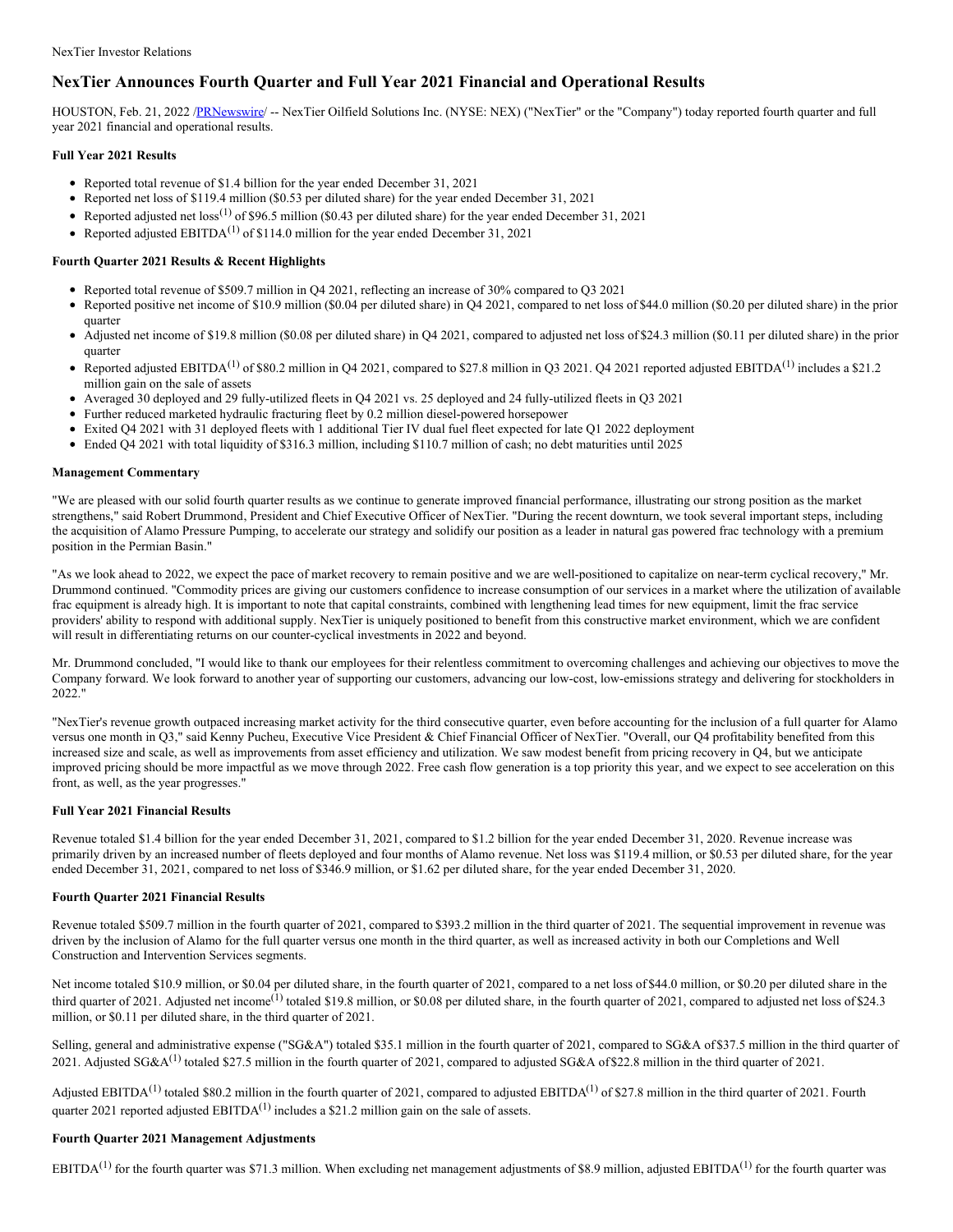\$80.2 million. Management adjustments included \$7.2 million in stock compensation expense, with other items netting to approximately \$1.7 million.

#### **Completion Services**

Revenue in our Completion Services segment totaled \$481.0 million in the fourth quarter of 2021, compared to \$366.1 million in the third quarter of 2021. Adjusted gross profit totaled \$83.9 million in the fourth quarter of 2021, compared to \$46.2 million in the third quarter of 2021.

During the fourth quarter the Company operated an average of 30 deployed fleets and 29 fully-utilized fleets, an increase from 25 and 24, respectively, in the third quarter. When taking only fracturing and integrated wireline into account, revenue was \$461.1 million, while annualized adjusted gross profit per fully-utilized fracturing fleet<sup>(1)</sup> totaled \$11.4 million in the fourth quarter of 2021, compared to revenue and annualized adjusted gross profit per fully-utilized fracturing fleet<sup>(1)</sup> of \$339.3 million and \$7.3 million in the third quarter of 2021, respectively. The increase was primarily driven by improved calendar efficiency combined with modest pricing recovery, compared to the third quarter of 2021.

Also, during the fourth quarter, the Company further reduced its fleet of marketed hydraulic fracturing equipment by 0.2 million of diesel-powered horsepower, through the international sale and continuation of the decommissioning program.

#### **Well Construction and Intervention Services**

Revenue in our Well Construction and Intervention ("WC&I") Services segment, totaled \$28.7 million in the fourth quarter of 2021, compared to \$27.1 million in the third quarter of 2021. The sequential improvement was primarily driven by increased customer activity in both our Coil Tubing and Cement product lines. Adjusted gross profit totaled \$2.7 million in the fourth quarter of 2021, compared to adjusted gross profit of \$2.9 million in the third quarter of 2021.

#### **Balance Sheet and Capital**

Total debt outstanding as of December 31, 2021 was \$374.9 million, net of debt discounts and deferred finance costs and excluding finance lease obligations, and including an additional tranche of \$3.4 million on the equipment financing loan secured during Q4 2021. As of December 31, 2021, total available liquidity was \$316.3 million, comprised of cash of \$110.7 million, and \$205.6 million of available borrowing capacity under our asset-based credit facility, which remains undrawn.

Total cash used in operating activities during the fourth quarter of 2021 was \$31.5 million and cash used by investing activities was \$7.4 million, excluding cash used in acquisition of business, resulting in a free cash flow<sup>(1)</sup> use of \$38.9 million in the fourth quarter of 2021.

#### **Outlook**

As our industry begins an upcycle driven by rapidly tightening markets for oil and gas and several years of global under-investment in energy production, the Company is well positioned to provide differentiated value for customers and investors during 2022. As customers are responding to strong commodity prices and a constructive market backdrop for well completion services, NexTier is focusing on identifying and fortifying the right long-term partnerships for its premier fleet of natural gas-powered equipment in 2022 and beyond.

For the first quarter of 2022, NexTier expects to operate an average of 31 deployed frac fleets and intends to deploy one additional upgraded Tier IV Dual Fuel frac fleet by the end of the first quarter, exiting the quarter with 32 deployed frac fleets.

While the market continues to signal an upcycle with momentum as we enter 2022, our first quarter results are expected to see some impact from post-holiday startup disruptions, increased downtime as a result of sand shortages, and weather-related delays. Additionally, supply chain lead times delayed the deployment of our 32nd fleet until late Q1 versus our prior expectation for an early Q1 deployment.

Based on the above deployed fleets and the recapture of pricing concessions through Q1, we anticipate sequential revenue growth in the low-to-mid teens on a percentage basis. Despite continued supply chain challenges and inflationary pressures, we anticipate exiting the first quarter with double-digit annualized adjusted EBITDA per deployed frac fleet<sup>(1)</sup>. We expect to exit the first quarter with ongoing momentum as the market backdrop continues to strengthen.

First half 2022 capital expenditures are expected to approximate \$90-100 million before stepping down to a lower level in the second half. Our full year 2022 maintenance capital expenditures are expected to increase year-over-year in support of activity gains and our commitment to service quality. Still, we forecast total full year 2022 capital expenditures will be lower than full year 2021.

We expect to generate free cash flow in excess of \$100 million in 2022, accelerating through year-end as capital expenditures and working capital headwinds decline as the year progresses.

Mr. Pucheu noted, "The majority of our 2022 capex forecast is directly tied to maintenance of our fleet as well as making margin-accretive, quick-payback investments in our existing fleet and our Power Solutions business."

Mr. Drummond concluded, "We expect the US land completions market momentum to continue into the second quarter and throughout 2022. We are concluding the counter-cyclical investment portion of our strategy just as the recovery accelerates, which we believe positions us to achieve attractive returns and free cash flow through the coming cycle. These investments provide NexTier differential competitive advantages in fleet technology, digital systems, and logistics optimization that will provide strong returns today, throughout 2022 and in future years. We plan to be disciplined with our free cash flow, with the expectation that we can exit 2022 with net debt to adjusted EBITDA ratio below one turn."

#### **Investor Day 2022**

NexTier scheduled a Virtual Investor Day for Thursday, March 3, 2022, from 9:00 am – 1:00 pm CT. The day will provide an immersive experience showcasing our key business leaders who will highlight advantages of our integrated well completion services strategy including reducing both costs and emissions at the wellsite. We believe our strategy has and will continue to create significant value for NexTier investors and customers. We are excited to share how this strategy can positively impact NexTier's future earnings power. The management presentations will be followed by a Question & Answer session with the NexTier executive team. Investors are encouraged to register for this event.

Request to register for Investor Day 2022 at: [https://events.bizzabo.com/385457](https://c212.net/c/link/?t=0&l=en&o=3450361-1&h=3965261653&u=https%3A%2F%2Fevents.bizzabo.com%2F385457&a=https%3A%2F%2Fevents.bizzabo.com%2F385457).

**Conference Call Information**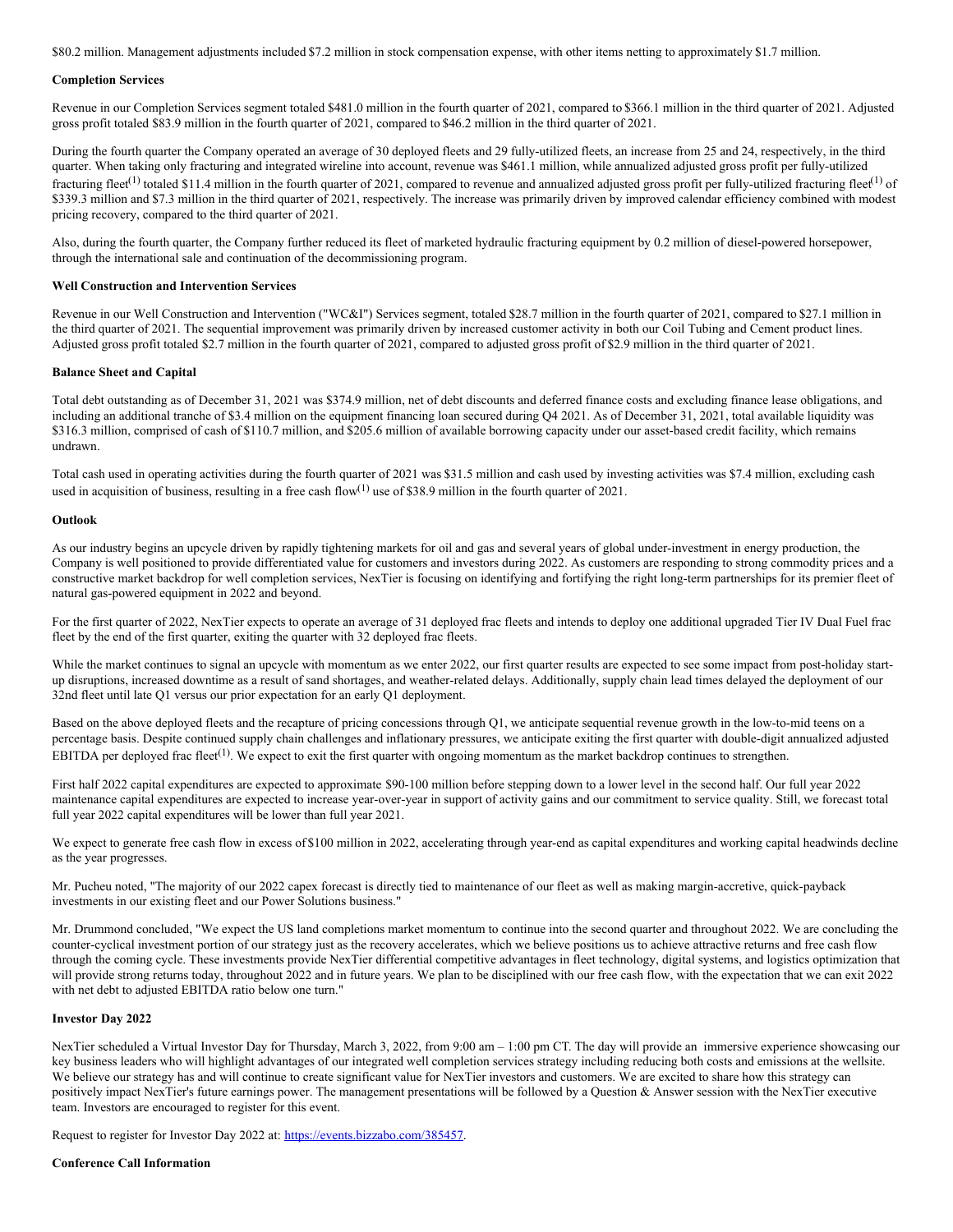On February 22, 2022, NexTier will hold a conference call for investors at 9:00 a.m. Central Time (10:00 a.m. Eastern Time) to discuss fourth quarter and full year 2021 financial and operating results. Hosting the call will be management of NexTier, including Robert Drummond, President and Chief Executive Officer and Kenny Pucheu, Executive Vice President and Chief Financial Officer. The call can be accessed via a live webcast accessible on the IR Event Calendar page in the Investor Relations section of our website at [www.nextierofs.com](https://c212.net/c/link/?t=0&l=en&o=3450361-1&h=926846383&u=http%3A%2F%2Fwww.nextierofs.com%2F&a=www.nextierofs.com) or live over the telephone by dialing (855) 560-2574, or for international callers, (412) 542-4160. A replay will be available shortly after the call and can be accessed by dialing (877) 344-7529, or for international callers, (412) 317-0088. The passcode for the telephonic replay is 8748097 and will be available until March 2, 2022. An archive of the webcast will be available shortly after the call on our website at [www.nextierofs.com](https://c212.net/c/link/?t=0&l=en&o=3450361-1&h=926846383&u=http%3A%2F%2Fwww.nextierofs.com%2F&a=www.nextierofs.com) for twelve months following the call.

#### **About NexTier Oilfield Solutions**

Headquartered in Houston, Texas, NexTier is an industry-leading U.S. land oilfield service company, with a diverse set of well completion and production services across active and demanding basins. Our integrated solutions approach delivers efficiency today, and our ongoing commitment to innovation helps our customers better address what is coming next. NexTier is differentiated through four points of distinction, including safety performance, efficiency, partnership and innovation. At NexTier, we believe in living our core values from the basin to the boardroom, and helping customers win by safely unlocking affordable, reliable and plentiful sources of energy.

(1) **Non-GAAP Financial Measures**. The Company has included in this press release or discussed on the conference call described above certain non-GAAP financial measures, some of which are calculated on segment basis or product line basis. These measurements provide supplemental information which the Company believes is useful to analysts and investors to evaluate its ongoing results of operations, when considered alongside GAAP measures such as net income and operating income.

Non-GAAP financial measures include EBITDA, adjusted EBITDA, adjusted gross profit, adjusted net income (loss), free cash flow, adjusted SG&A, adjusted EBITDA per fleet deployed, annualized adjusted EBITDA per fleet deployed, net debt, adjusted EBITDA margin, and annualized adjusted gross profit per fully-utilized fracturing fleet. These non-GAAP financial measures exclude the financial impact of items management does not consider in assessing the Company's ongoing operating performance, and thereby facilitate review of the Company's operating performance on a period-to-period basis. Other companies may have different capital structures, and comparability to the Company's results of operations may be impacted by the effects of acquisition accounting on its depreciation and amortization. As a result of the effects of these factors and factors specific to other companies, the Company believes EBITDA, adjusted EBITDA, adjusted gross profit, adjusted EBITDA per fleet deployed, adjusted SG&A, adjusted EBITDA margin, and adjusted net income (loss) provide helpful information to analysts and investors to facilitate a comparison of its operating performance to that of other companies. The Company believes free cash flow is important to investors in that it provides a useful measure to assess management's effectiveness in the areas of profitability and capital management. Annualized adjusted gross profit per fully-utilized fracturing fleet is used to evaluate the operating performance of the business line for comparable periods, and the Company believes it is important as an indicator of operating performance of our fracturing and integrated wireline product line because it excludes the effects of the capital structure and certain non-cash items from the product line's operating results. For a reconciliation of these non-GAAP measures, please see the tables at the end of this press release. Reconciliations of forward-looking non-GAAP financial measures to comparable GAAP measures are not available due to the challenges and impracticability with estimating some of the items, particularly with estimates for certain contingent liabilities, and estimating non-cash unrealized fair value losses and gains which are subject to market variability and therefore a reconciliation is not available without unreasonable effort.

Non-GAAP Measure Definitions: EBITDA is defined as net income (loss) adjusted to eliminate the impact of interest, income taxes, depreciation and amortization. Adjusted EBITDA is defined as EBITDA as further adjusted with certain items management does not consider in assessing ongoing performance. Adjusted gross profit is defined as revenue less cost of services, further adjusted to eliminate items in cost of services that management does not consider in assessing ongoing performance. Adjusted gross profit at the segment level is not considered to be a non-GAAP financial measure as it is our segment measure of profit or loss and is required to be disclosed under GAAP pursuant to ASC 280. Adjusted net income (loss) is defined as net income (loss) plus the after-tax amount of merger/transaction-related costs and other non-routine items. Adjusted SG&A is defined as selling, general and administrative expenses adjusted for severance and business divestiture costs, merger/transaction-related costs, and other non-routine items. Free cash flow is defined as the net increase (decrease) in cash and cash equivalents before financing activities, excluding any acquisitions. Annualized adjusted gross profit per fully-utilized fleet is defined as (i) revenue less cost of services attributable to the fracturing and integrated wireline product line, further adjusted to eliminate items in cost of services that management does not consider in assessing ongoing performance for the fracturing and integrated wireline product line, (ii) divided by the fully-utilized fracturing and integrated wireline fleets (average deployed fleets multiplied by fleet utilization) per quarter, and then (iii) multiplied by four. Adjusted EBITDA per fleet deployed is defined as (i) adjusted EBITDA, (ii) divided by fleets deployed. Adjusted EBITDA margin is defined as (i) adjusted EBITDA, (i) divided by revenue. Annualized adjusted EBITDA per fleet deployed is defined as (i) adjusted EBITDA, (ii) divided by number of fleets deployed, and then (iii) multiplied by four. Net debt is defined as (i) total debt, net of unamortized debt discount and debt issuance costs, (ii) subtracted by cash and cash equivalents.

#### **Forward-Looking Statements and Where to Find Additional Information**

This press release and discussion in the conference call described above contains forward-looking statements within the meaning of the Private Securities Litigation Reform Act of 1995. Where a forward-looking statement expresses or implies an expectation or belief as to future events or results, such expectation or belief is expressed in good faith and believed to have a reasonable basis. The words "believe," "continue," "could," "expect," "anticipate," "intends," "estimate," "forecast," "project," "should," "may," "will," "would," "plan," "target," "predict," "potential," "outlook," and "reflects," or the negative thereof and similar expressions, are intended to identify such forward-looking statements. These forward-looking statements are only predictions and involve known and unknown risks and uncertainties, many of which are beyond the Company's control. Statements in this press release or made during the conference call described above that are forward-looking, including projections as to the Company's 2022 guidance and other outlook information (including with respect to the industry in which the Company conducts its business), are based on management's estimates, assumptions and projections, and are subject to significant uncertainties and other factors, many of which are beyond the Company's control. These factors and risks include, but are not limited to, (i) the competitive nature of the industry in which the Company conducts its business, including pricing pressures; (ii) the ability to meet rapid demand shifts; (iii) the impact of pipeline capacity constraints and adverse weather conditions in oil or gas producing regions; (iv) the ability to obtain or renew customer contracts and changes in customer requirements in the markets the Company serves; (v) the ability to identify, effect and integrate acquisitions, joint ventures or other transactions; (vi) the ability to protect and enforce intellectual property rights; (vii) the effect of environmental and other governmental regulations on the Company's operations; (viii) the effect of a loss of, or interruption in operations of, the Company of one or more key suppliers, or customers, including resulting from inflation, COVID-19 resurgence, product defects, recalls or suspensions; (ix) the variability of crude oil and natural gas commodity prices;  $(x)$  the market price (including inflation) and timely availability of materials or equipment; (xi) the ability to obtain permits, approvals and authorizations from governmental and third parties; (xii) the Company's ability to employ a sufficient number of skilled and qualified workers; (xiii) the level of, and obligations associated with, indebtedness; (xiv) fluctuations in the market price of the Company's stock; (xv) the continued impact of the COVID-19 pandemic (including as a result of the emergence of new variants and strains of the virus, such as Delta and Omicron) and the evolving response thereto by governments, private businesses or others to contain the spread of the virus and its variants or to treat its impact, and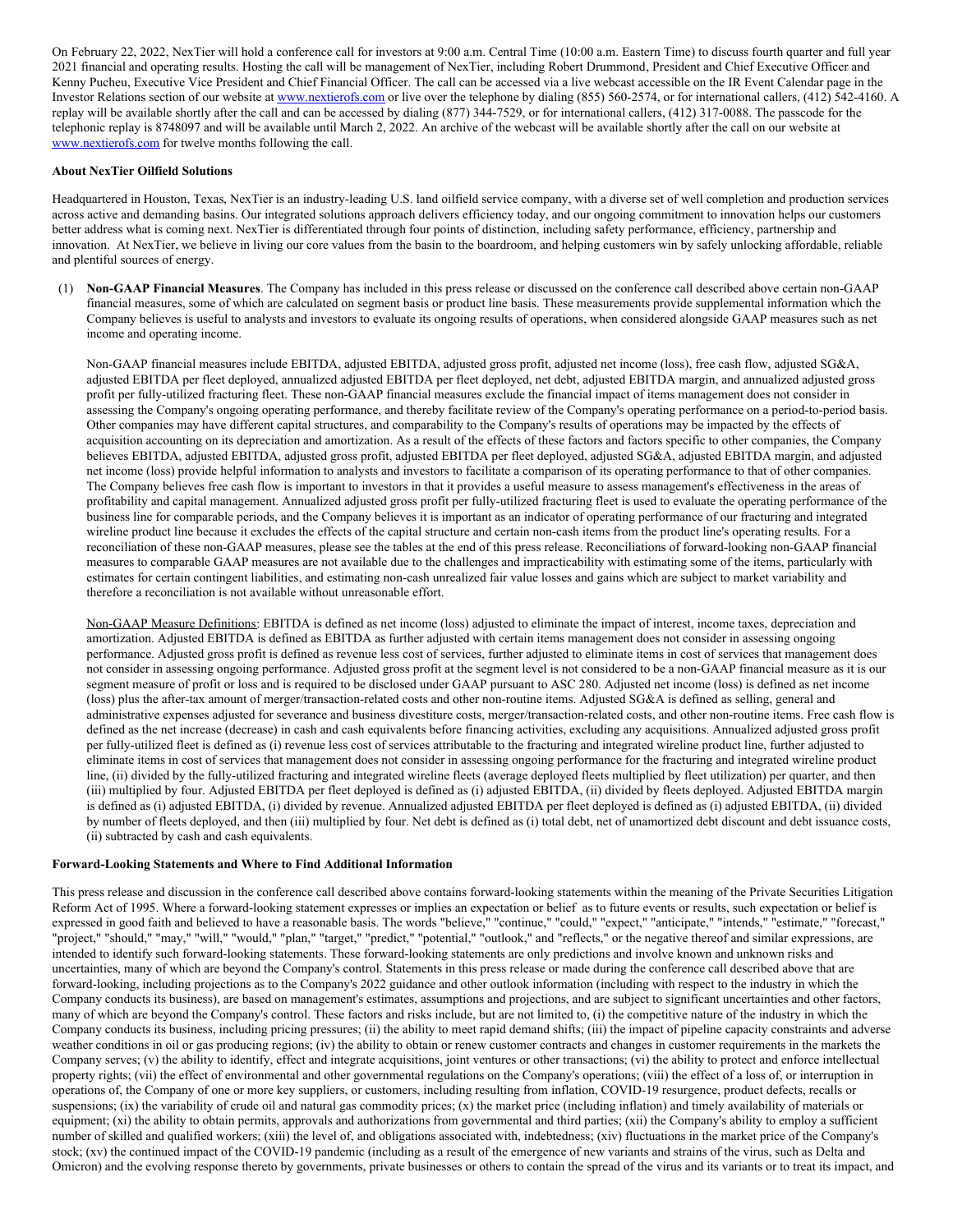the possibility of increased inflation, travel restrictions, lodging shortages or other macro-economic challenges as the economy emerges from the COVID-19 pandemic; and (xvi) other risk factors and additional information. In addition, material risks that could cause actual results to differ from forward-looking statements include: the inherent uncertainty associated with financial or other projections; the effective integration of Alamo's businesses and the ability to achieve the anticipated synergies and value-creation contemplated by the proposed transaction; unanticipated difficulties or expenditures relating to the transaction, the response or retention of customers and vendors as a result of the announcement and/or closing of the transaction; and the diversion of management time on transaction-related issues. For a more detailed discussion of such risks and other factors, see the Company's filings with the Securities and Exchange Commission (the "SEC"), including under the headings "Part I, Item 1A. Risk Factors" and "Part II, Item 7. Management's Discussion and Analysis of Financial Condition and Results of Operations" of the Company's most recent Annual Report on Form 10-K, available on the SEC website or [www.NexTierOFS.com](http://www.nextierofs.com). The Company assumes no obligation to update any forward-looking statements or information, which speak as of their respective dates, to reflect events or circumstances after the date hereof, or to reflect the occurrence of unanticipated events, except as may be required under applicable securities laws. Investors should not assume that any lack of update to a previously issued "forward-looking statement" constitutes a reaffirmation of that statement.

Additional information about the Company, including information on the Company's response to Covid-19, can be found in its periodic reports that are filed with the SEC, available [www.sec.gov](http://www.sec.gov) or [www.NexTierOFS.com](http://www.nextierofs.com).

#### **Investor Contact:**

Kenneth Pucheu Executive Vice President - Chief Financial Officer

#### Michael Sabella

Vice President - Investor Relations and Business Development [michael.sabella@nextierofs.com](mailto:michael.sabella@nextierofs.com)

### **NEXTIER OILFIELD SOLUTIONS INC. AND SUBSIDIARIES CONDENSED CONSOLIDATED STATEMENTS OF OPERATIONS**

(unaudited, amounts in thousands, except per share data)

|                                              | <b>Three Months Ended</b> |           |                    |           |               |           |                       |           |
|----------------------------------------------|---------------------------|-----------|--------------------|-----------|---------------|-----------|-----------------------|-----------|
|                                              | December 31, 2021         |           | September 30, 2021 |           | June 30, 2021 |           | <b>March 31, 2021</b> |           |
| Revenue                                      | S                         | 509,730   | S                  | 393,164   | \$            | 292,145   | \$                    | 228,402   |
| Operating costs and expenses:                |                           |           |                    |           |               |           |                       |           |
| Cost of services                             |                           | 423,647   |                    | 344,637   |               | 269,260   |                       | 217,777   |
| Depreciation and amortization                |                           | 52,764    |                    | 44,861    |               | 40,671    |                       | 45,868    |
| Selling, general and administrative expenses |                           | 35,148    |                    | 37,453    |               | 20,734    |                       | 16,069    |
| Merger and integration                       |                           | 3,779     |                    | 4,752     |               | 178       |                       |           |
| Gain on disposal of assets                   |                           | (21, 156) |                    | (1, 133)  |               | (2,017)   |                       | (4,592)   |
| Total operating costs and expenses           |                           | 494,182   |                    | 430,570   |               | 328,826   |                       | 275,122   |
| Operating income (loss)                      |                           | 15,548    |                    | (37, 406) |               | (36,681)  |                       | (46, 720) |
| Other income (expense):                      |                           |           |                    |           |               |           |                       |           |
| Other income (expense), net                  |                           | 3,018     |                    | 585       |               | 11,247    |                       | (2,719)   |
| Interest expense, net                        |                           | (7, 976)  |                    | (6,701)   |               | (5,726)   |                       | (4,206)   |
| Total other income (expense)                 |                           | (4,958)   |                    | (6,116)   |               | 5,521     |                       | (6,925)   |
| Income (loss) before income taxes            |                           | 10,590    |                    | (43, 522) |               | (31, 160) |                       | (53, 645) |
| Income tax benefit (expense)                 |                           | 264       |                    | (472)     |               | (621)     |                       | (857)     |
| Net income (loss)                            | <sup>\$</sup>             | 10,854    | S                  | (43,994)  | $\mathbf{s}$  | (31,781)  |                       | (54, 502) |
| Net income (loss) per share: basic           | \$                        | 0.04      | \$                 | (0.20)    | \$            | (0.15)    | \$                    | (0.25)    |
| Net income (loss) per share: diluted         | $\mathbf{\hat{s}}$        | 0.04      | \$                 | (0.20)    | \$            | (0.15)    | \$                    | (0.25)    |
| Weighted-average shares: basic               |                           | 241,913   |                    | 224,481   |               | 215,443   |                       | 215,110   |
| Weighted-average shares: diluted             |                           | 244,744   |                    | 224,481   |               | 215,443   |                       | 215,110   |

### **NEXTIER OILFIELD SOLUTIONS INC. AND SUBSIDIARIES CONDENSED CONSOLIDATED STATEMENTS OF OPERATIONS**

(unaudited, amounts in thousands, except per share data)

|                                              | <b>Year Ended</b> |            |   |                   |
|----------------------------------------------|-------------------|------------|---|-------------------|
|                                              | December 31, 2021 |            |   | December 31, 2020 |
| Revenue                                      | S                 | 1,423,441  | S | 1,202,581         |
| Operating costs and expenses:                |                   |            |   |                   |
| Cost of services                             |                   | 1,255,321  |   | 1,032,574         |
| Depreciation and amortization                |                   | 184,164    |   | 302,051           |
| Selling, general and administrative expenses |                   | 109,404    |   | 144,147           |
| Merger and integration                       |                   | 8,709      |   | 32,539            |
| Gain on disposal of assets                   |                   | (28, 898)  |   | (14, 461)         |
| Impairment expense                           |                   |            |   | 37,008            |
| Total operating costs and expenses           |                   | 1,528,700  |   | 1,533,858         |
| Operating loss                               |                   | (105, 259) |   | (331, 277)        |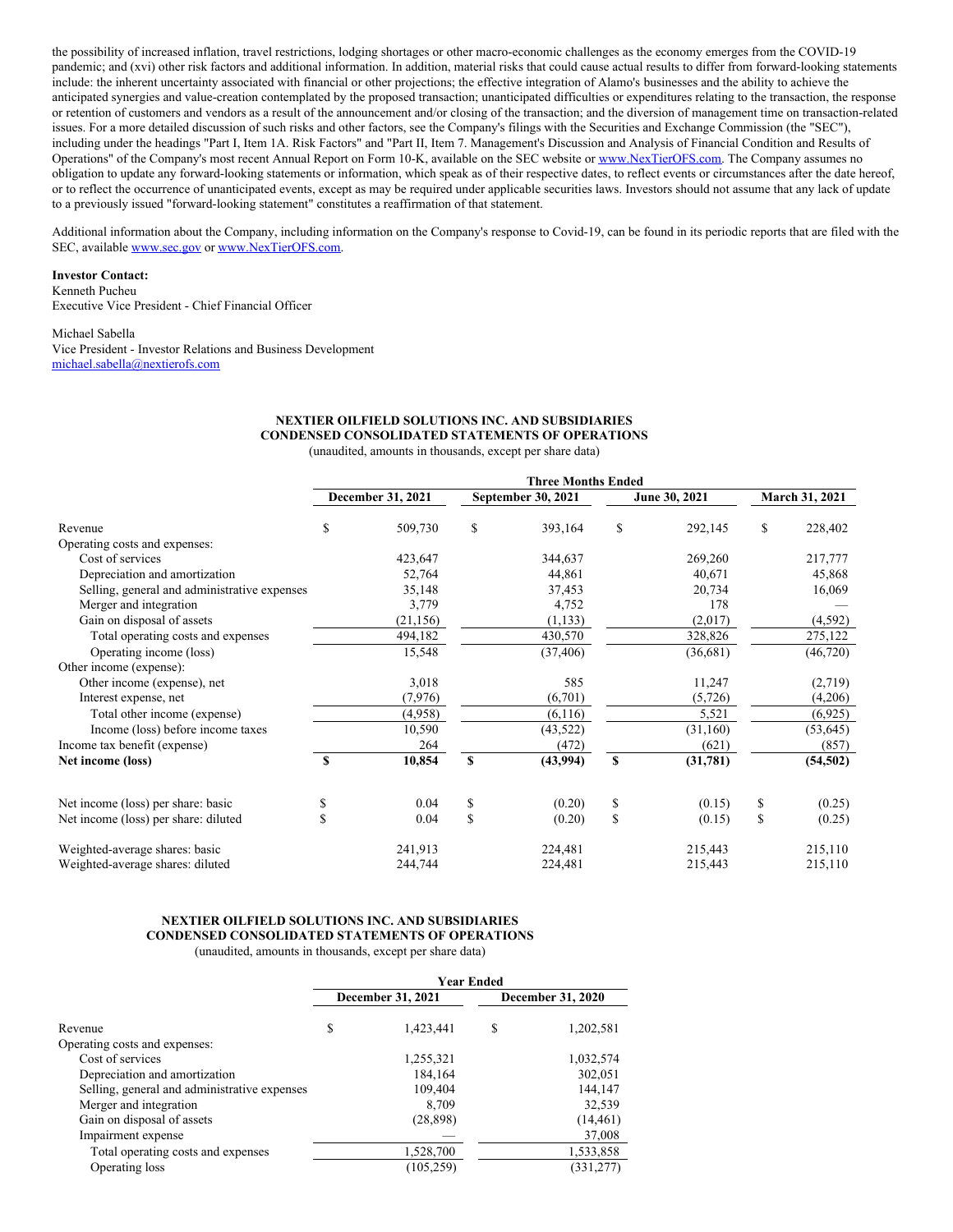| Othor the of new me, net                 |     | 12,131     |      | 6,516      |
|------------------------------------------|-----|------------|------|------------|
| Interest expense, net                    |     | (24,609)   |      | (20,652)   |
| Total other expense                      |     | (12, 478)  |      | (14, 136)  |
| Loss before income taxes                 |     | (117, 737) |      | (345, 413) |
| Income tax expense                       |     | (1,686)    |      | (1,470)    |
| <b>Net loss</b>                          |     | (119, 423) |      | (346, 883) |
| Other comprehensive loss:                |     |            |      |            |
| Foreign currency translation adjustments |     | 407        |      | (241)      |
| Hedging activities                       |     | 1,703      |      | (6.422)    |
| <b>Total comprehensive loss</b>          | \$. | (117,313)  | - \$ | (353, 546) |
| Net loss per share: basic                | \$  | (0.53)     | \$   | (1.62)     |
| Net loss per share: diluted              | \$  | (0.53)     | \$   | (1.62)     |
| Weighted-average shares: basic           |     | 224,401    |      | 213,795    |
| Weighted-average shares: diluted         |     | 224,401    |      | 213,795    |

# **NEXTIER OILFIELD SOLUTIONS INC. AND SUBSIDIARIES**

**CONSOLIDATED BALANCE SHEETS** (unaudited, amounts in thousands)

|                                                                                                         | December 31,<br>2021 |            | December 31,<br>2020 |  |
|---------------------------------------------------------------------------------------------------------|----------------------|------------|----------------------|--|
| <b>ASSETS</b>                                                                                           |                      |            |                      |  |
| Current assets:                                                                                         |                      |            |                      |  |
| Cash and cash equivalents                                                                               | \$                   | 110,695    | \$<br>275,990        |  |
| Trade and other accounts receivable, net                                                                |                      | 301,740    | 122,584              |  |
| Inventories, net                                                                                        |                      | 38,094     | 30,068               |  |
| Assets held for sale                                                                                    |                      | 1,555      | 126                  |  |
| Prepaid and other current assets                                                                        |                      | 55,625     | 58,011               |  |
| Total current assets                                                                                    |                      | 507,709    | 486,779              |  |
| Operating lease right-of-use assets                                                                     |                      | 21,767     | 37,157               |  |
| Finance lease right-of-use assets                                                                       |                      | 41,537     | 1,132                |  |
| Property and equipment, net                                                                             |                      | 620,865    | 470,711              |  |
| Goodwill                                                                                                |                      | 192,780    | 104,198              |  |
| Intangible assets                                                                                       |                      | 64,961     | 51,182               |  |
| Other noncurrent assets                                                                                 |                      | 7,962      | 6,729                |  |
| <b>Total assets</b>                                                                                     | $\mathbf{\$}$        | 1,457,581  | \$<br>1,157,888      |  |
| <b>LIABILITIES AND STOCKHOLDERS' EQUITY</b>                                                             |                      |            |                      |  |
| Current liabilities:                                                                                    |                      |            |                      |  |
| Accounts payable                                                                                        | \$                   | 190.963    | \$<br>61,259         |  |
| Accrued expenses                                                                                        |                      | 213,923    | 134,230              |  |
| Customer contract liabilities                                                                           |                      | 23,729     | 266                  |  |
| Current maturities of operating lease liabilities                                                       |                      | 7,452      | 18,551               |  |
| Current maturities of finance lease liabilities                                                         |                      | 11,906     | 606                  |  |
| Current maturities of long-term debt                                                                    |                      | 13,384     | 2,252                |  |
| Other current liabilities                                                                               |                      | 10,346     | 2,993                |  |
| Total current liabilities                                                                               |                      | 471,703    | 220,157              |  |
| Long-term operating lease liabilities, less current maturities                                          |                      | 20,446     | 24,232               |  |
| Long-term finance lease liabilities, less current maturities                                            |                      | 26,873     | 504                  |  |
| Long-term debt, net of unamortized deferred financing costs and unamortized debt discount, less current |                      |            |                      |  |
| maturities                                                                                              |                      | 361,501    | 333,288              |  |
| Other non-current liabilities                                                                           |                      | 30,041     | 22,419               |  |
| Total non-current liabilities                                                                           |                      | 438,861    | 380,443              |  |
| <b>Total liabilities</b>                                                                                |                      | 910,564    | 600,600              |  |
| Stockholders' equity:                                                                                   |                      |            |                      |  |
| Common stock                                                                                            |                      | 2,420      | 2,144                |  |
| Paid-in capital in excess of par value                                                                  |                      | 1,094,020  | 989,995              |  |
| Retained deficit                                                                                        |                      | (541, 164) | (421,741)            |  |
| Accumulated other comprehensive loss                                                                    |                      | (8,259)    | (13, 110)            |  |
| Total stockholders' equity                                                                              |                      | 547,017    | 557,288              |  |
| Total liabilities and stockholders' equity                                                              | S                    | 1,457,581  | \$<br>1,157,888      |  |

# **NEXTIER OILFIELD SOLUTIONS INC. AND SUBSIDIARIES**

**ADDITIONAL SELECTED FINANCIAL AND OPERATING DATA**

(unaudited, amounts in thousands)

|                   | <b>Three Months Ended</b> |
|-------------------|---------------------------|
| December 31, 2021 | <b>September 30, 2021</b> |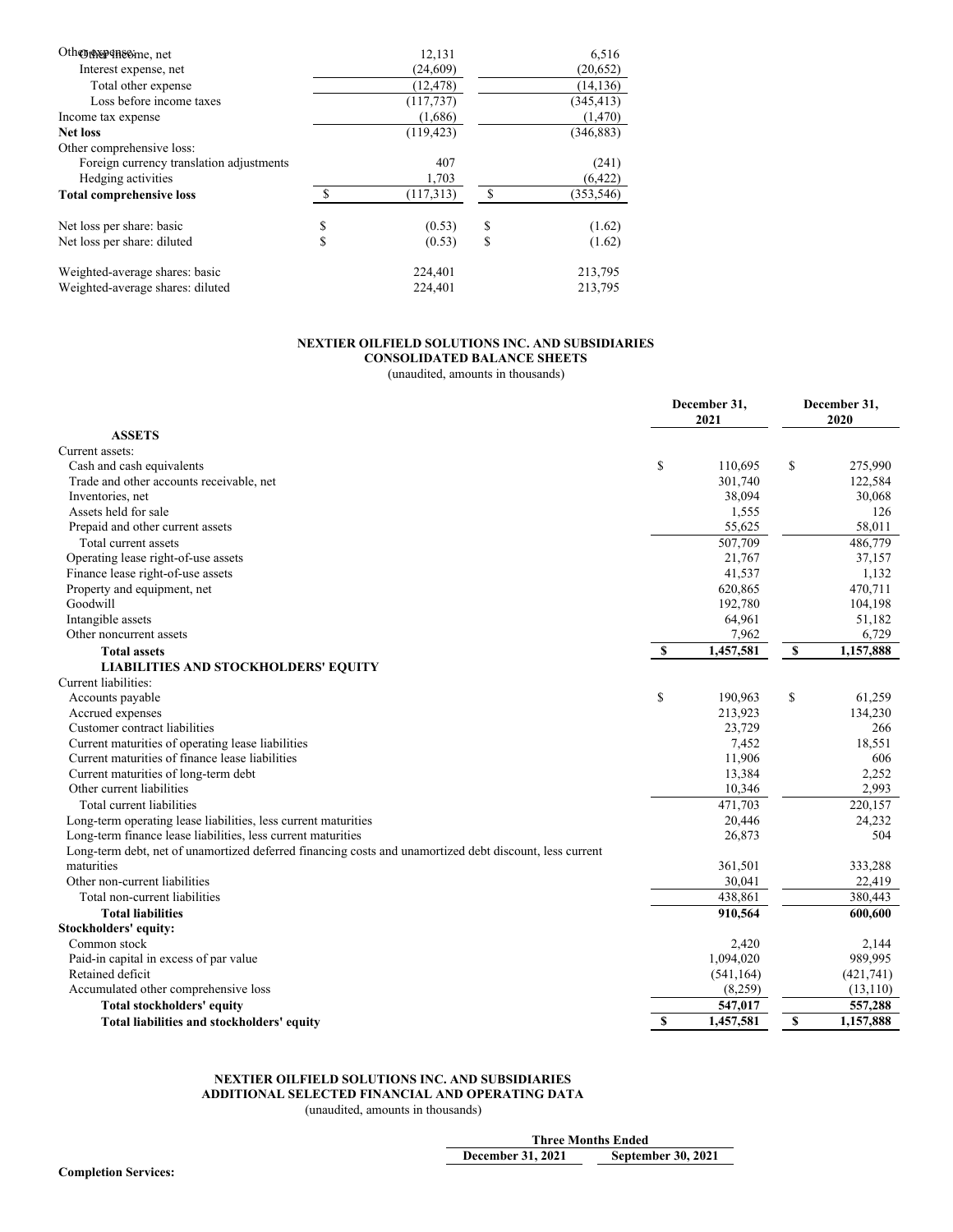| Revenue<br>Cost of services                                               | \$ | 387.991 | \$ | 326,967 |
|---------------------------------------------------------------------------|----|---------|----|---------|
| Depreciation, amortization, (gain) loss on sale of assets, and impairment |    | 23.912  |    | 37,593  |
| Net income                                                                |    | 59,770  |    | 8,177   |
| Adjusted gross profit $(1)$                                               | ъ  | 83,908  | S  | 46,184  |
| <b>Well Construction and Intervention Services:</b>                       |    |         |    |         |
| Revenue                                                                   |    | 28,729  | S  | 27,097  |
| Cost of services                                                          |    | 26.328  |    | 24.340  |
| Depreciation, amortization, (gain) loss on sale of assets, and impairment |    | 3,334   |    | 2,034   |
| Net income (loss)                                                         |    | (933)   |    | 723     |
| Adjusted gross profit $(1)$                                               |    | 2.679   | S. | 2,905   |

<sup>(1)</sup> The Company uses adjusted gross profit<sup>(1)</sup> as its measure of profitability for segment reporting.

#### **NEXTIER OILFIELD SOLUTIONS INC. AND SUBSIDIARIES NON-GAAP FINANCIAL MEASURES**

(unaudited, amounts in thousands)

|                                                          |   |                   |              | <b>Three Months Ended</b> |              |               |   |                |
|----------------------------------------------------------|---|-------------------|--------------|---------------------------|--------------|---------------|---|----------------|
|                                                          |   | December 31, 2021 |              | September 30, 2021        |              | June 30, 2021 |   | March 30, 2021 |
| Net income (loss)                                        | S | 10,854            | $\mathbf{s}$ | (43,994)                  | $\mathbf{s}$ | (31,781)      | S | (54, 502)      |
| Interest expense, net                                    |   | 7,976             |              | 6,701                     |              | 5,726         |   | 4,206          |
| Income tax expense                                       |   | (264)             |              | 472                       |              | 621           |   | 857            |
| Depreciation and amortization                            |   | 52,764            |              | 44,861                    |              | 40,671        |   | 45,868         |
| <b>EBITDA</b>                                            |   | 71,330            | S            | 8,040                     | \$           | 15,237        | S | (3,571)        |
| Plus management adjustments:                             |   |                   |              |                           |              |               |   |                |
| Acquisition, integration and expansion $(1)$             |   | 3,779             |              | 4,752                     |              | 178           |   |                |
| Non-cash stock compensation <sup>(2)</sup>               |   | 7,235             |              | 7,350                     |              | 4,889         |   | 5,203          |
| Market-driven $costs^{(3)}$                              |   | 504               |              | 578                       |              | 378           |   | 7,295          |
| Divestiture of business <sup>(4)</sup>                   |   | 279               |              | 5,927                     |              | 2,428         |   | (785)          |
| (Gain) loss on equity security investment <sup>(5)</sup> |   | (3,041)           |              | 522                       |              | (1, 331)      |   | 3,693          |
| Litigation $(6)$                                         |   | 100               |              | 4,000                     |              | 1,638         |   | 2,137          |
| Tax audit <sup>(7)</sup>                                 |   |                   |              | (2,771)                   |              | (8,778)       |   | (13,328)       |
| Insurance recovery $(8)$                                 |   |                   |              | (723)                     |              | (9,686)       |   |                |
| Other                                                    |   | 44                |              | 88                        |              | 347           |   | 25             |
| <b>Adjusted EBITDA</b>                                   |   | 80,230            |              | 27,763                    | S            | 5,300         | S | 669            |

(1) Represents transaction and integration costs related to acquisitions.

(2) Represents non-cash amortization of equity awards issued under the Company's Incentive Award Plan.

(3) Represents market-driven severance, leased facility closures, and restructuring costs incurred as a result of significant declines in crude oil prices resulting from demand destruction from the COVID-19 pandemic and global oversupply.

(4) Represents the gain on final cash settlement of the Basic Notes received as part of the sale of Well Support Services in the first quarter of 2021, bad debt expense and contingent liability recognized in the second, third, and fourth quarters of 2021 on the sale of the Well Support Services segment to, and related to the bankruptcy filing of Basic Energy Services.

(5) Represents the realized and unrealized (gain) loss on an equity security investment composed primarily of common equity shares in a public company.

(6) Represents increases in accruals related to contingencies acquired in business acquisitions or exceptional material events.

(7) Represents a reduction of the Company's accrual related to a tax audits acquired in business acquisitions.

(8) Represents a gain on insurance recovery in excess of book value due to a fire incident.

### **NEXTIER OILFIELD SOLUTIONS INC. AND SUBSIDIARIES**

**NON-GAAP FINANCIAL MEASURES**

(unaudited, amounts in thousands)

|                                                   | <b>Year Ended</b> |
|---------------------------------------------------|-------------------|
|                                                   | December 31, 2021 |
| <b>Net loss</b>                                   | (119, 423)        |
| Interest expense, net                             | 24,609            |
| Income tax expense                                | 1,686             |
| Depreciation and amortization                     | 184,164           |
| <b>EBITDA</b>                                     | 91,036            |
| Plus management adjustments:                      |                   |
| Acquisition, integration and expansion $(1)$      | 8,709             |
| Non-cash stock compensation <sup>(2)</sup>        | 24,677            |
| Market-driven costs $(3)$                         | 8,755             |
| Divestiture of business <sup>(4)</sup>            | 7,849             |
| Gain on equity security investment <sup>(5)</sup> | (157)             |
| Litigation <sup><math>(6)</math></sup>            | 7,875             |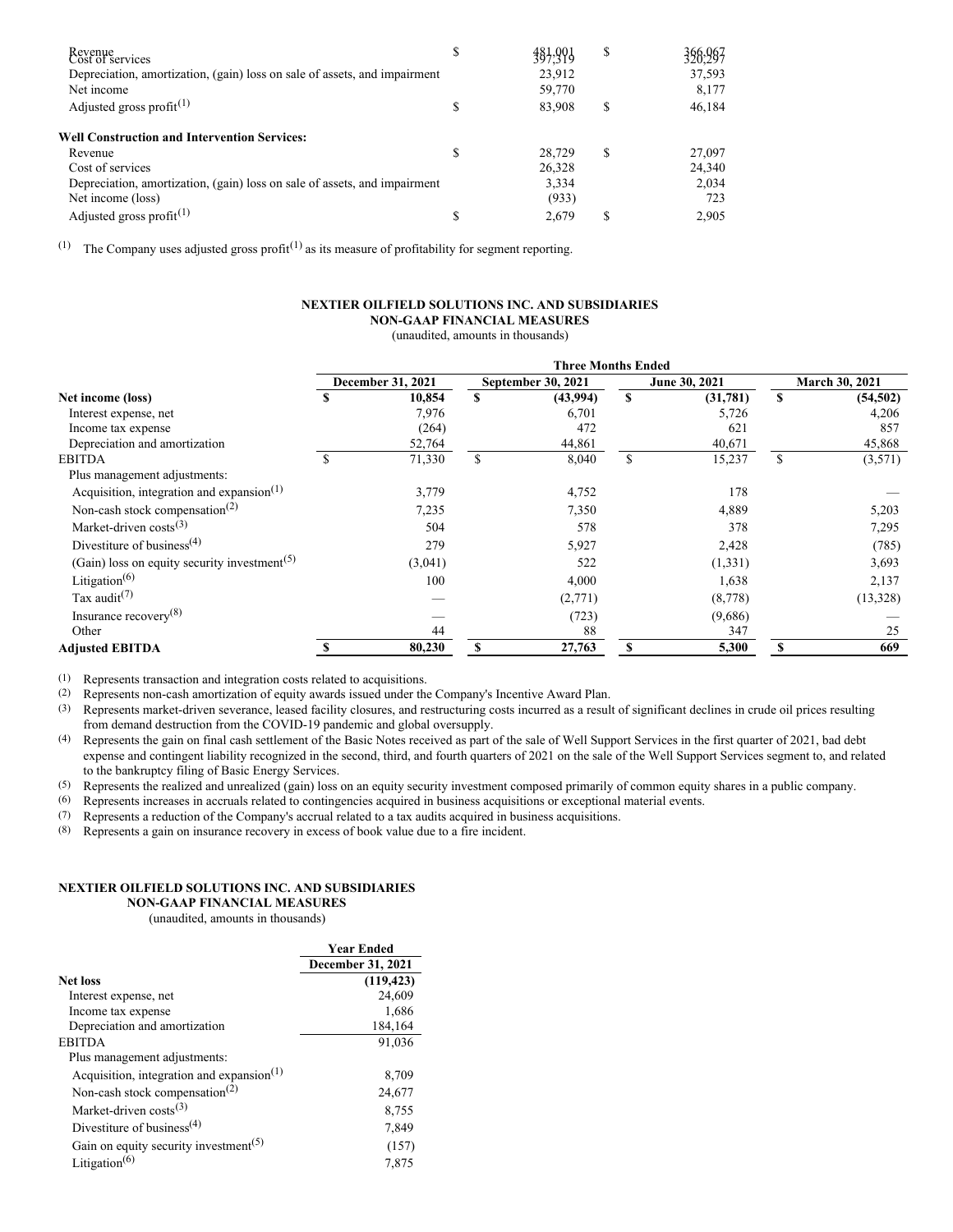| $\text{fracwidth}$     | (76, 800) |
|------------------------|-----------|
| Other                  | 504       |
| <b>Adjusted EBITDA</b> | 113,962   |

(1) Represents transaction and integration costs related to acquisitions.

(2) Represents non-cash amortization of equity awards issued under the Company's Incentive Award Plan.

- (3) Represents market-driven severance, leased facility closures, and restructuring costs incurred as a result of significant declines in crude oil prices resulting from demand destruction from the COVID-19 pandemic and global oversupply.
- (4) Represents the gain on final cash settlement of the Basic Notes received as part of the sale of Well Support Services in the first quarter of 2021, bad debt expense and contingent liability recognized in the second, third, and fourth quarters of 2021 on the sale of the Well Support Services segment to, and related to the bankruptcy filing of Basic Energy Services.
- (5) Represents the realized and unrealized (gain) loss on an equity security investment composed primarily of common equity shares in a public company.
- (6) Represents increases in accruals related to contingencies acquired in business acquisitions or exceptional material events.
- (7) Represents a reduction of the Company's accrual related to a tax audits acquired in business acquisitions.
- (8) Represents a gain on insurance recovery in excess of book value due to a fire incident.

### **NEXTIER OILFIELD SOLUTIONS INC. AND SUBSIDIARIES**

**NON-GAAP FINANCIAL MEASURES**

(unaudited, amounts in thousands)

|                                                   | <b>Year Ended</b> |
|---------------------------------------------------|-------------------|
|                                                   | December 31, 2020 |
| <b>Net loss</b>                                   | (346, 883)        |
| Interest expense, net                             | 20,652            |
| Income tax expense                                | 1,470             |
| Depreciation and amortization                     | 302,051           |
| <b>EBITDA</b>                                     | (22,710)          |
| Plus management adjustments:                      |                   |
| Acquisition, integration and expansion $(1)$      | 33,116            |
| Non-cash stock compensation <sup>(2)</sup>        | 20,015            |
| Impairment of assets $(3)$                        | 37,008            |
| Market-driven costs <sup>(4)</sup>                | 28,308            |
| Divestiture of business <sup>(5)</sup>            | (8,589)           |
| Gain on equity security investment <sup>(6)</sup> | (6,000)           |
| Other                                             | (2,172)           |
| <b>Adjusted EBITDA</b>                            | 78,976            |

(1) Represents transaction and integration costs related to acquisitions.

- (2) Represents non-cash amortization of equity awards issued under the Company's Incentive Award Plan, excluding accelerations associated with market-driven costs or acquisitions, integration, and expansion costs.
- (3) Represents goodwill impairment and write-down of inventory carrying value down to its net realizable value.
- (4) Represents market-driven severance, leased facility closures, and restructuring costs incurred as a result of significant declines in crude oil prices resulting from demand destruction from the COVID-19 pandemic and global oversupply.
- (5) Represents net gain on the sale of Well Support Services segment and increase in fair value of the Basic notes and make-whole derivative received as part of the sale.
- (6) Represents the realized and unrealized gain on an equity security investment composed primarily of common equity shares in a public company.

#### **NEXTIER OILFIELD SOLUTIONS INC. AND SUBSIDIARIES NON-GAAP FINANCIAL MEASURES**

(unaudited, amounts in thousands)

|                                                       | Three Months Ended<br><b>December 31, 2021</b> |         |  |
|-------------------------------------------------------|------------------------------------------------|---------|--|
| Selling, general and administrative expenses          | S                                              | 35,148  |  |
| Less management adjustments:                          |                                                |         |  |
| Non-cash stock compensation                           |                                                | (7,235) |  |
| Litigation                                            |                                                | (100)   |  |
| Divestiture of business                               |                                                | (279)   |  |
| Other                                                 |                                                | (44)    |  |
| Adjusted selling, general and administrative expenses | S                                              | 27,490  |  |
|                                                       | <b>Three Months Ended</b>                      |         |  |

|                                              |         | <b>September 30, 2021</b> |
|----------------------------------------------|---------|---------------------------|
| Selling, general and administrative expenses | S       | 37,453                    |
| Less management adjustments:                 |         |                           |
| Non-cash stock compensation                  | (7,350) |                           |
| Market-driven costs                          | (16)    |                           |
| Litigation                                   | (4,000) |                           |
| Tax audit                                    | 2.771   |                           |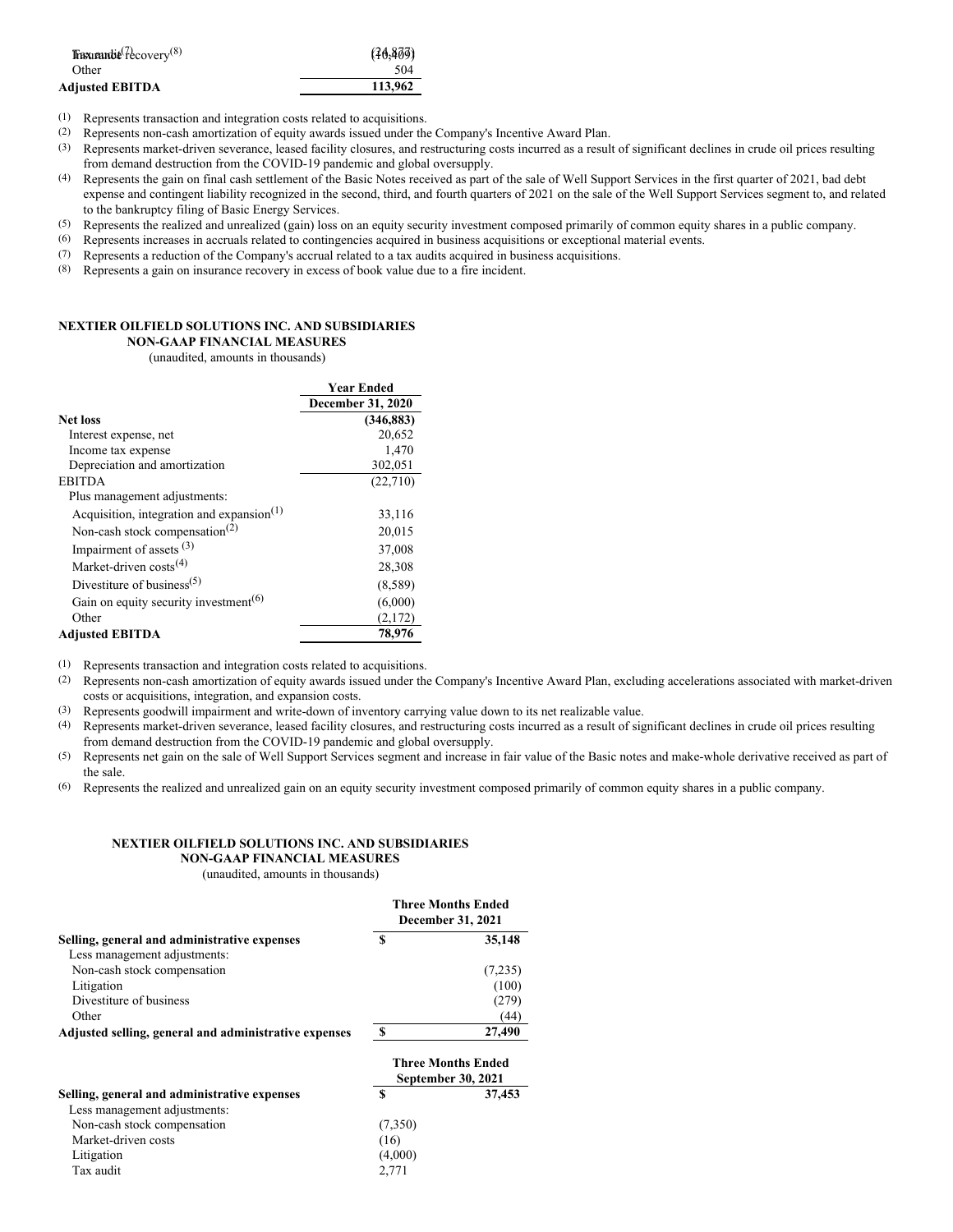| Bivestiture of business                               | $({\frac{58}{27}})$ |        |
|-------------------------------------------------------|---------------------|--------|
| Adjusted selling, general and administrative expenses |                     | 22,843 |

# **NEXTIER OILFIELD SOLUTIONS INC. AND SUBSIDIARIES**

**NON-GAAP FINANCIAL MEASURES**

(unaudited, amounts in thousands)

|                                                         |                 |   | Three Months Ended December 31, 2021         |   |         |
|---------------------------------------------------------|-----------------|---|----------------------------------------------|---|---------|
|                                                         | Completion      |   |                                              |   |         |
|                                                         | <b>Services</b> |   | WC&I                                         |   | Total   |
| Revenue                                                 | 481.001         | S | 28,729                                       | S | 509.730 |
| Cost of services                                        | 397,319         |   | 26,328                                       |   | 423,647 |
| Gross profit excluding depreciation and amortization    | 83,682          |   | 2.401                                        |   | 86,083  |
| Management adjustments associated with cost of services | 226             |   | 278                                          |   | 504     |
| <b>Adjusted gross profit</b>                            | 83,908          |   | 2.679                                        | S | 86,587  |
|                                                         |                 |   |                                              |   |         |
|                                                         |                 |   | <b>Three Months Ended September 30, 2021</b> |   |         |

|                                                         | Completion      |        |         |
|---------------------------------------------------------|-----------------|--------|---------|
|                                                         | <b>Services</b> | WC&I   | Total   |
| Revenue                                                 | 366,067         | 27,097 | 393,164 |
| Cost of services                                        | 320,297         | 24,340 | 344,637 |
| Gross profit excluding depreciation and amortization    | 45,770          | 2,757  | 48,527  |
| Management adjustments associated with cost of services | 414             | 148    | 562     |
| <b>Adjusted gross profit</b>                            | 46,184          | 2.905  | 49,089  |

|                                                           | <b>Three Months Ended</b><br><b>December 31, 2021</b> |                            |  |  |
|-----------------------------------------------------------|-------------------------------------------------------|----------------------------|--|--|
|                                                           |                                                       | Frac & Integrated Wireline |  |  |
| Revenue                                                   | S                                                     | 461,068                    |  |  |
| Cost of services                                          |                                                       | 378,769                    |  |  |
| Gross profit excluding depreciation and amortization      |                                                       | 82,299                     |  |  |
| Management adjustments associated with cost of services   |                                                       | 226                        |  |  |
| <b>Adjusted gross profit</b>                              | ¢                                                     | 82,525                     |  |  |
| Average hydraulic fracturing fleets deployed              |                                                       | 30                         |  |  |
| Fully-utilized hydraulic fracturing fleets                |                                                       | 29                         |  |  |
| Annualized adjusted gross profit per fully-utilized fleet | S                                                     | 11.383                     |  |  |

|                                                           | <b>Three Months Ended</b><br>September 30, 2021 |                            |  |  |
|-----------------------------------------------------------|-------------------------------------------------|----------------------------|--|--|
|                                                           |                                                 | Frac & Integrated Wireline |  |  |
| Revenue                                                   | S                                               | 339,305                    |  |  |
| Cost of services                                          |                                                 | 295,971                    |  |  |
| Gross profit excluding depreciation and amortization      |                                                 | 43,334                     |  |  |
| Management adjustments associated with cost of services   |                                                 | 382                        |  |  |
| <b>Adjusted gross profit</b>                              |                                                 | 43,716                     |  |  |
| Average hydraulic fracturing fleets deployed              |                                                 | 25                         |  |  |
| Fully-utilized hydraulic fracturing fleets                |                                                 | 24                         |  |  |
| Annualized adjusted gross profit per fully-utilized fleet | S                                               | 7,286                      |  |  |

### **NEXTIER OILFIELD SOLUTIONS INC. AND SUBSIDIARIES NON-GAAP FINANCIAL MEASURES**

(unaudited, amounts in thousands, except per share data)

|                                                      | <b>Three Months Ended</b> |                   |  |
|------------------------------------------------------|---------------------------|-------------------|--|
|                                                      |                           | December 31, 2021 |  |
| Net cash used in operating activities                |                           | (31, 467)         |  |
| Net cash used in investing activities <sup>(1)</sup> |                           | (7.384)           |  |
| Free cash flow                                       |                           | (38, 851)         |  |

(1) Excludes \$0.7 million from the Alamo acquisition.

|                                       | <b>Three Months Ended</b><br><b>September 30, 2021</b> |
|---------------------------------------|--------------------------------------------------------|
| Net cash used by operating activities | (10, 721)                                              |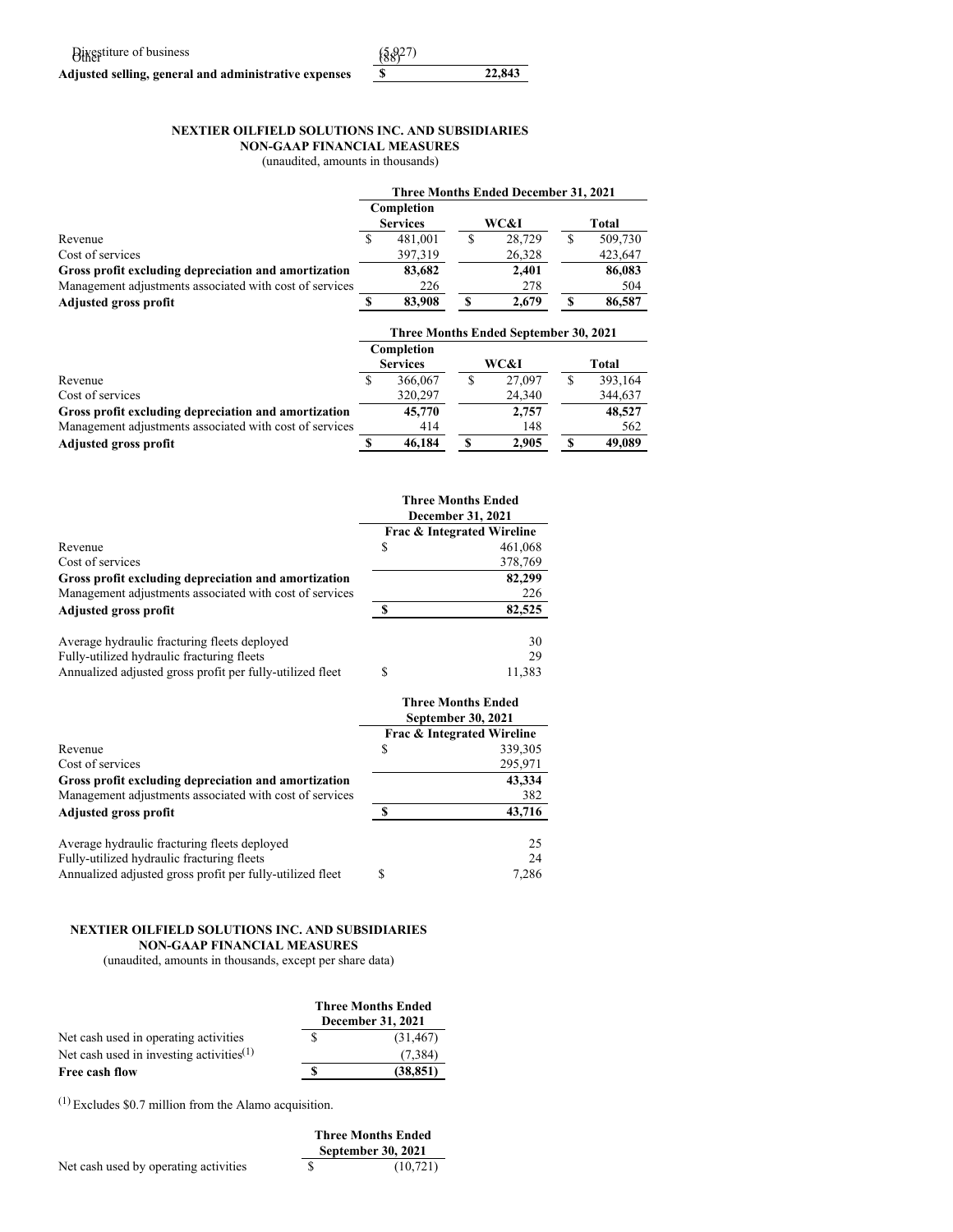| <b>Net cash within investing activities</b> $(2)$ | (33,199) |
|---------------------------------------------------|----------|

(2) Excludes \$99.3 million from the Alamo acquisition.

|                                           |                   | Three Months Ended |  |  |
|-------------------------------------------|-------------------|--------------------|--|--|
|                                           | December 31, 2021 |                    |  |  |
| Net income                                | S                 | 10,854             |  |  |
| Plus management adjustments:              |                   |                    |  |  |
| Acquisition, integration and expansion    |                   | 3,779              |  |  |
| Non-cash stock compensation               |                   | 7,235              |  |  |
| Market-driven costs                       |                   | 504                |  |  |
| Divestiture of business                   |                   | 279                |  |  |
| (Gain) loss on equity security investment |                   | (3,041)            |  |  |
| Litigation                                |                   | 100                |  |  |
| Other                                     |                   | 44                 |  |  |
| <b>Adjusted net income</b>                | S                 | 19,754             |  |  |
| Adjusted net income per share, basic      | \$                | 0.08               |  |  |
| Adjusted net income per share, diluted    | S                 | 0.08               |  |  |
| Weighted-average shares, basic            |                   | 241,913            |  |  |
| Weighted-average shares, diluted          |                   | 244,744            |  |  |

### **NEXTIER OILFIELD SOLUTIONS INC. AND SUBSIDIARIES NON-GAAP FINANCIAL MEASURES**

(unaudited, amounts in thousands, except per share data)

|                                                |   | <b>Three Months Ended</b> |
|------------------------------------------------|---|---------------------------|
|                                                |   | September 30, 2021        |
| Net loss                                       | S | (43,994)                  |
| Plus management adjustments:                   |   |                           |
| Acquisition, integration and expansion         |   | 4,752                     |
| Non-cash stock compensation                    |   | 7,350                     |
| Market-driven costs                            |   | 578                       |
| Divestiture of business                        |   | 5,927                     |
| Gain (loss) on equity security investment      |   | 522                       |
| Litigation                                     |   | 4,000                     |
| Tax audit                                      |   | (2,771)                   |
| Insurance recovery                             |   | (723)                     |
| Other                                          |   | 88                        |
| <b>Adjusted net loss</b>                       | S | (24,271)                  |
| Adjusted net loss per share, basic and diluted | S | (0.11)                    |
| Weighted-average shares, basic and diluted     |   | 224,481                   |

|                                                |     | <b>Year Ended</b><br><b>December 31, 2021</b> |
|------------------------------------------------|-----|-----------------------------------------------|
| <b>Net loss</b>                                |     | (119, 423)                                    |
| Plus management adjustments:                   |     |                                               |
| Acquisition, integration and expansion         |     | 8,709                                         |
| Non-cash stock compensation                    |     | 24,677                                        |
| Market-driven costs                            |     | 8,755                                         |
| Divestiture of business                        |     | 7,849                                         |
| (Gain) loss on equity security investment      |     | (157)                                         |
| Litigation                                     |     | 7,875                                         |
| Tax audit                                      |     | (24, 877)                                     |
| Insurance recovery                             |     | (10, 409)                                     |
| Other                                          |     | 504                                           |
| <b>Adjusted net loss</b>                       | S   | (96, 497)                                     |
| Adjusted net loss per share, basic and diluted | \$. | (0.43)                                        |
| Weighted-average shares, basic and diluted     |     | 224,401                                       |

### **NEXTIER OILFIELD SOLUTIONS INC. AND SUBSIDIARIES NON-GAAP FINANCIAL MEASURES** (unaudited, amounts in thousands)

**December 31, 2021**